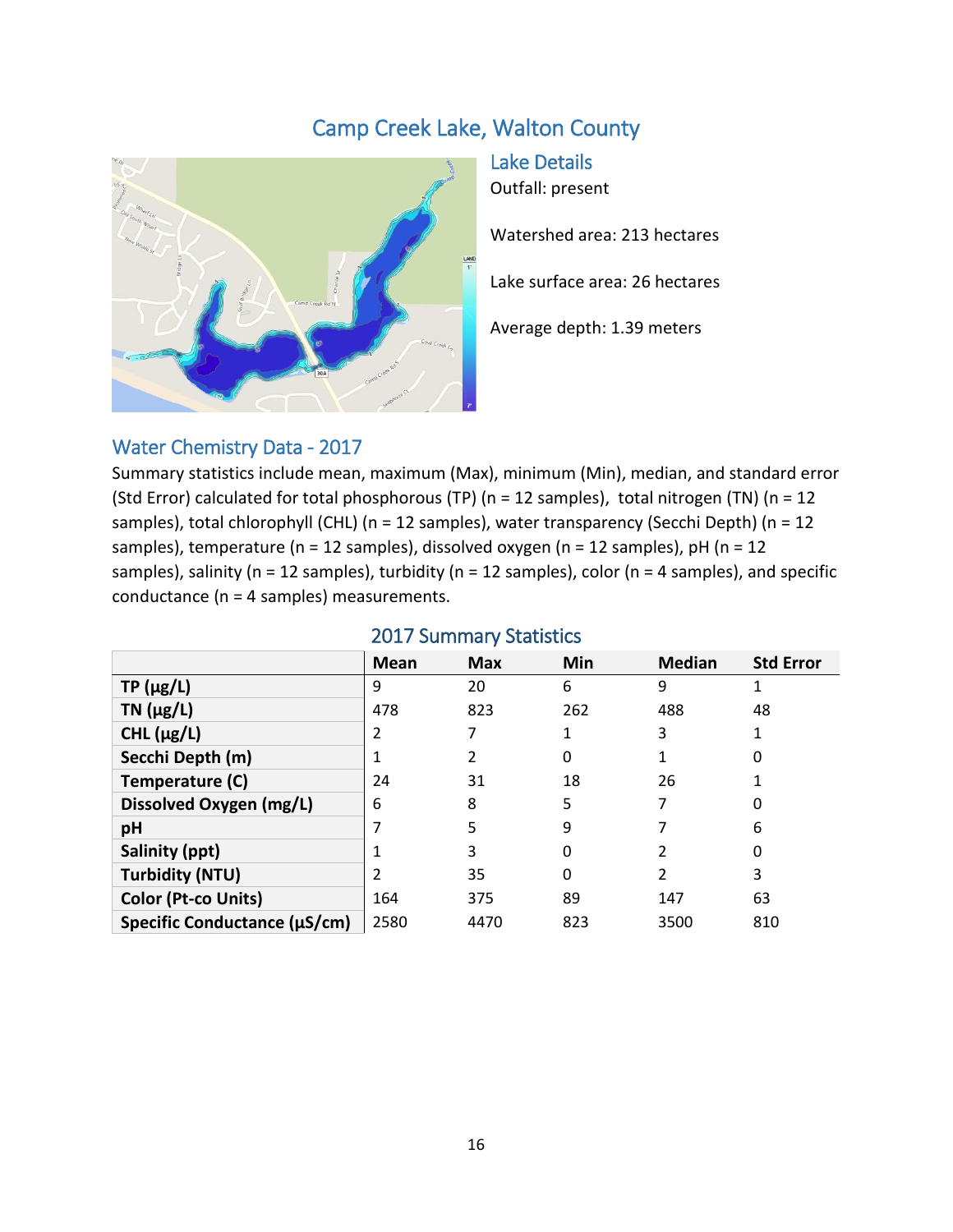# Water Chemistry Data - 1992 through 2017

Summary statistics include mean, maximum (Max), minimum (Min), median, and standard error (Std Error) summary statistics calculated on an annual basis using monthly data for total phosphorous (TP), total nitrogen (TN), total chlorophyll (CHL), water transparency (Secchi Depth), temperature, dissolved oxygen, pH, salinity, turbidity, color, and specific conductance. Summary statistics represent Long-Term analyses among annual means from 1992 through 2017.

|                              | Mean | <b>Max</b> | Min      | <b>Median</b> | <b>Std Error</b> |
|------------------------------|------|------------|----------|---------------|------------------|
| $TP(\mu g/L)$                | 8    | 12         | 4        | 8             | 0                |
| $TN$ ( $\mu$ g/L)            | 384  | 501        | 306      | 380           | 12               |
| CHL $(\mu g/L)$              | 3    | 6          |          | 3             | 0                |
| Secchi Depth (m)             |      |            |          |               | 0                |
| Temperature (C)              | 23   | 31         | 18       | 23            |                  |
| Dissolved Oxygen (mg/L)      |      | 9          | 5        | 7             | 0                |
| pH                           |      | 6          | 8        |               |                  |
| Salinity (ppt)               |      | 10         | 0        | 2             |                  |
| <b>Turbidity (NTU)</b>       |      |            | $\Omega$ | 2             |                  |
| Color (Pt-co Units)          | 91   | 164        | 53       | 103           | 10               |
| Specific Conductance (µS/cm) | 2050 | 9780       | 677      | 2580          | 798              |

# Long-Term Summary Statistics